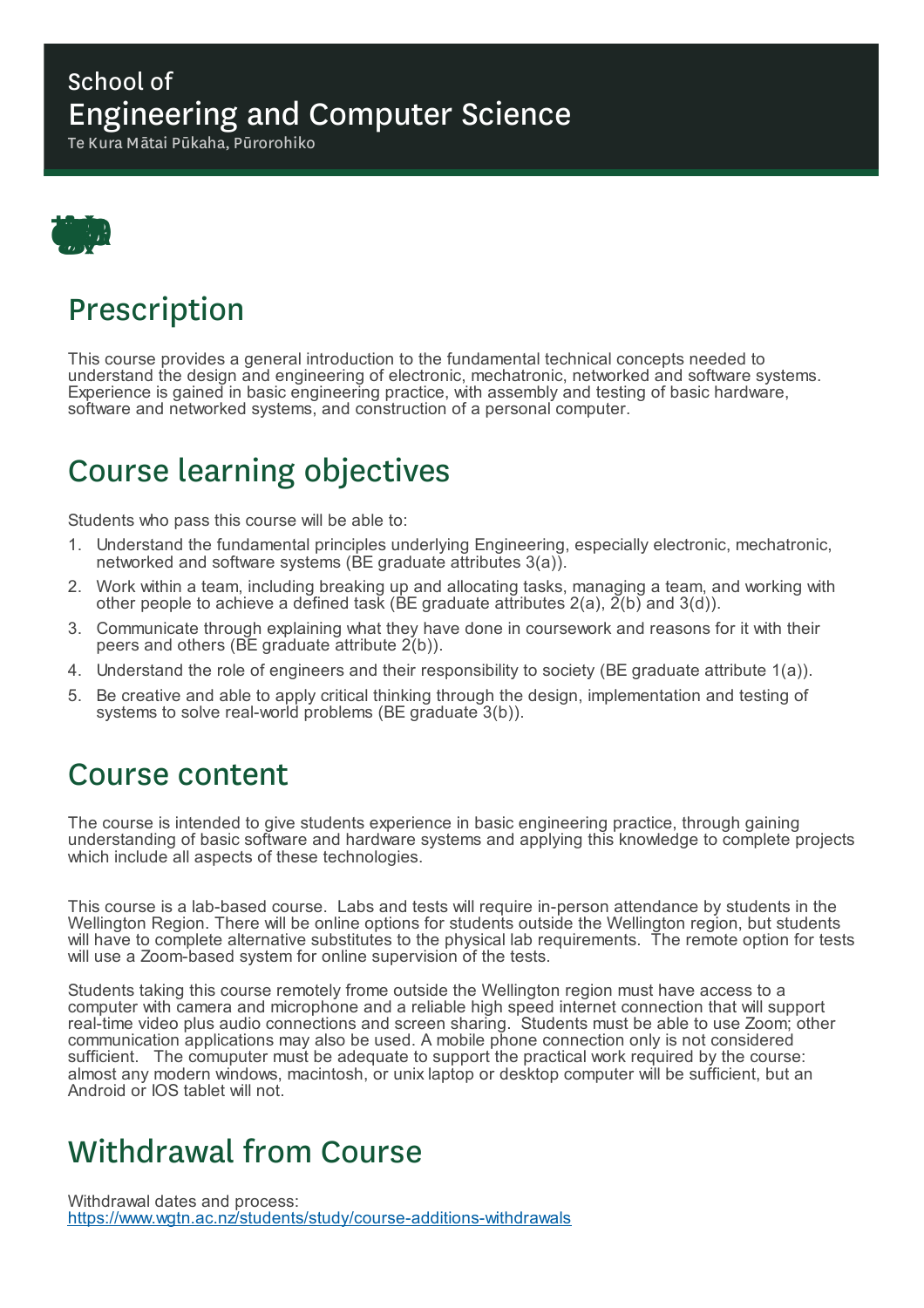#### Lecturers

### Dr Howard Lukefahr (Coordinator)

howard.lukefahr@vuw.ac.nz 04 886 5630

CO 341 Cotton Building (All Blocks), Gate 7, Kelburn Parade, Kelburn

#### Arthur Roberts

arthur.roberts@vuw.ac.nz 04 463 6750

CO 145 Cotton Building (All Blocks), Gate 7, Kelburn Parade, Kelburn

# Teaching Format

This course will be offered in-person and online. For students in Wellington, there will be a combination of in-person components and web/internet based resources. It will also be possible to take the course entirely online for those who cannot attend on campus, with all the components provided in-person also made available online.

ENGR 101 is a project-based course and the weekly schedule will vary. See the Course Schedule for details.

### Student feedback

Feedback from previous students who have taken ENGR 101 is available here: http://www.cad.vuw.ac.nz/feedback/feedback\_display.php

# Dates (trimester, teaching & break dates)

- Teaching: 28 February 2022 03 June 2022  $\blacksquare$
- Break: 11 April 2022 24 April 2022
- Study period: 06 June 2022 09 June 2022
- Exam period: 10 June 2022 25 June 2022

### Class Times and Room Numbers

#### **28 February 2022 - 10 April 2022**

- **Monday** 14:10 15:00 LT101, Maclaurin, Kelburn
- **Tuesday** 14:10 15:00 LT101, Maclaurin, Kelburn
- **Wednesday** 14:10 15:00 LT101, Maclaurin, Kelburn  $\blacksquare$
- **25 April 2022 - 05 June 2022**
- **Monday** 14:10 15:00 LT101, Maclaurin, Kelburn
- **Tuesday** 14:10 15:00 LT101, Maclaurin, Kelburn
- **Wednesday** 14:10 15:00 LT101, Maclaurin, Kelburn

### Other Classes

The course schedule is posted on the course web page. Some weeks include three lectures and one lab of two hours duration (these are called "lecture weeks".) Other weeks have one lecture and two labs of two hours duration each (these are "project weeks".) Due to COVID occupancy restrictions, we can have at most one lab per week in person. The second lab during project weeks is on-line only.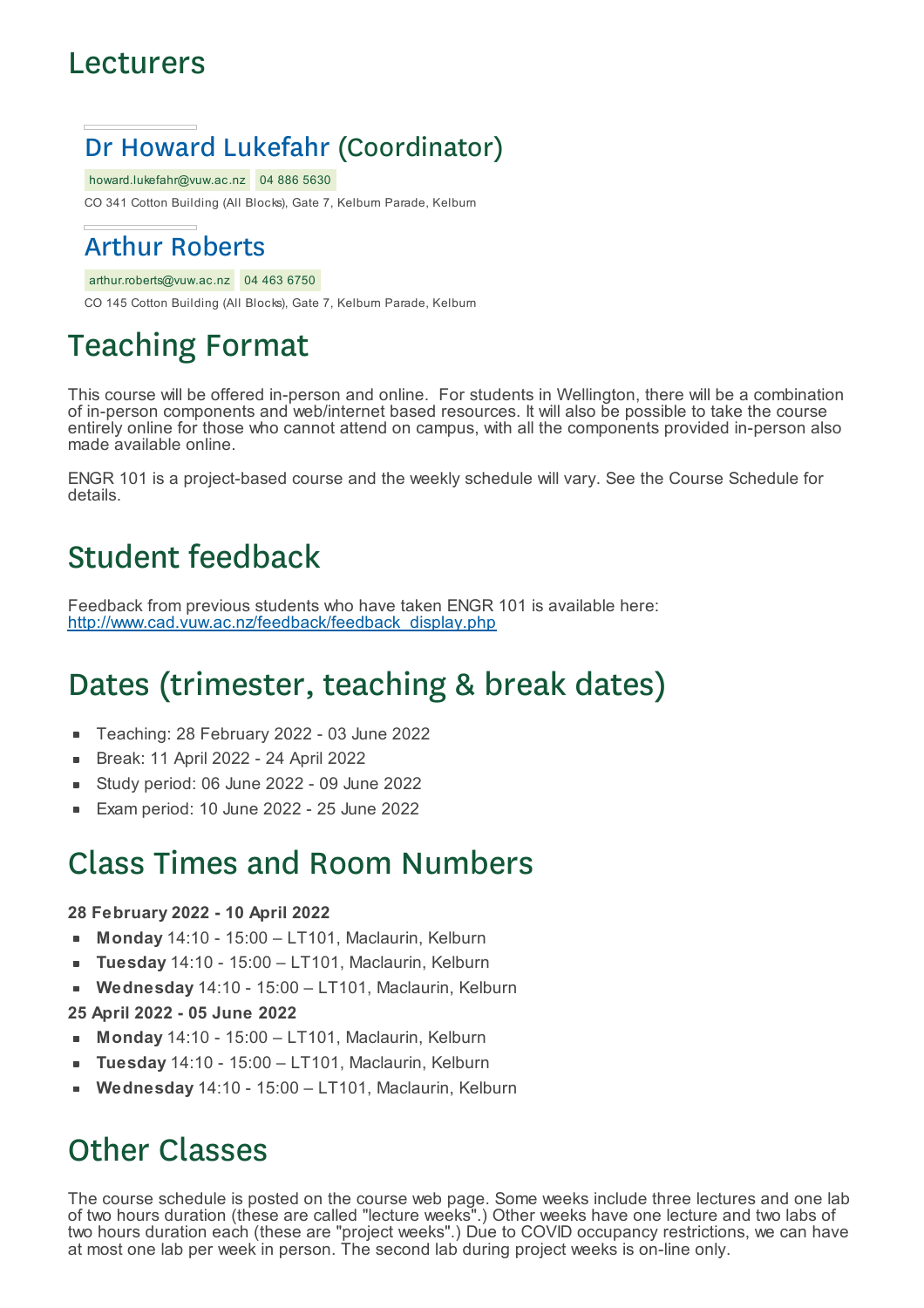# Set Texts and Recommended Readings

### Required

There are no required texts for this offering.

# Mandatory Course Requirements

There are no mandatory course requirements for this course.

You must achieve a **D** grade or better in the Autonomous Vehicle Challenge.

*If you believe that exceptional circumstances may prevent you from meeting the mandatory course requirements, contact the Course Coordinator for advice as soon as possible.*

### Assessment

This course will be assessed through tutorial exercises, two short projects, an in-term test that is on-line (on Blackboard) and the Automated Vehicle Challenge project (AVC). The AVC project is assessed through several different items. The final assessment will consist of the submission of an individual report combined with an on-line Blackboard test. All assessments can be completed remotely: in-person attendance is encouraged where possible, but is not required.

Our plans for managing the course under COVID are posted on the course wikipage, but the situation with COVID is rapidly evolving and we may need to make updates.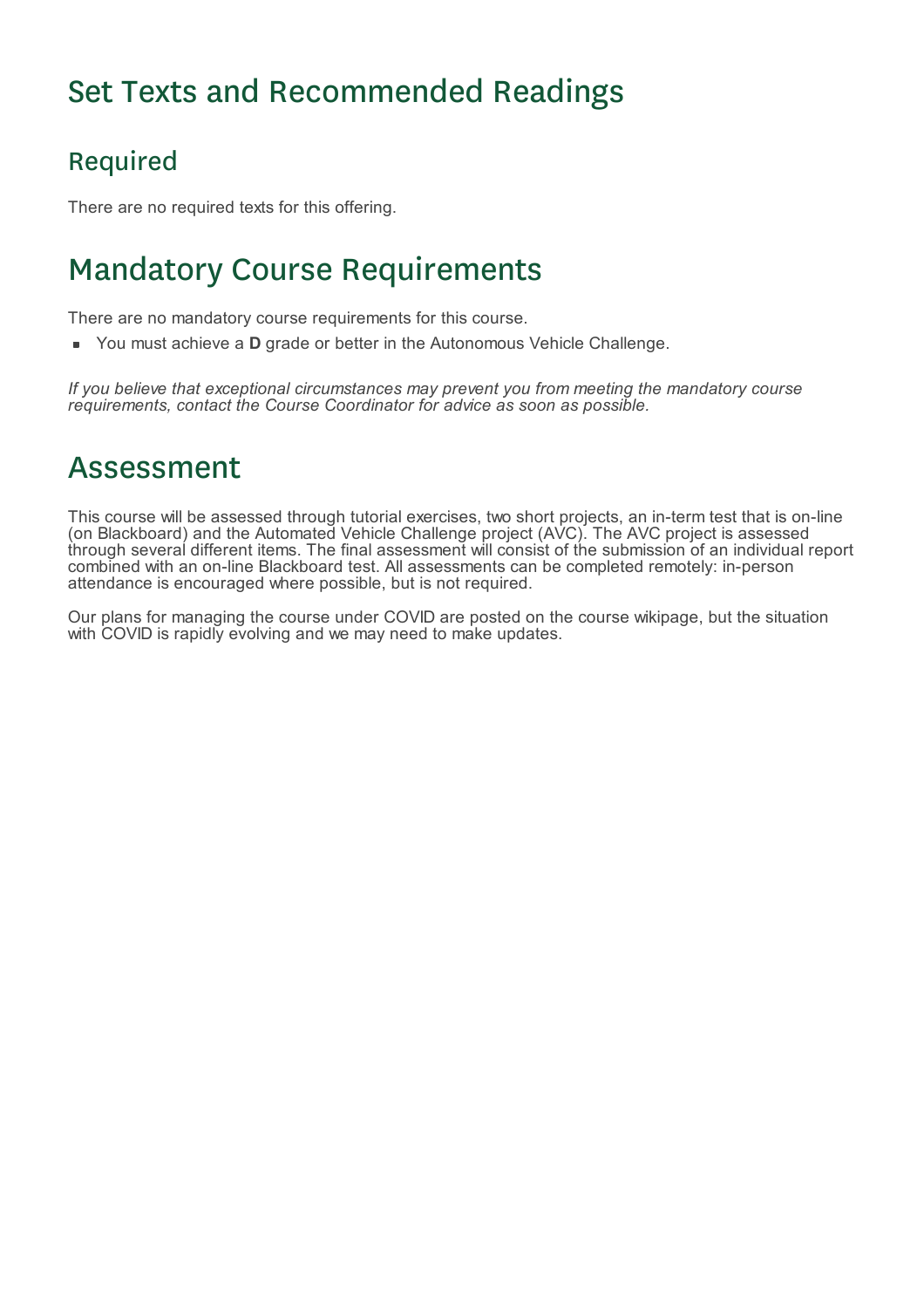| <b>Assessment Item</b>                                                              | Due Date or<br><b>Test Date</b> | CLO(s)             | <b>Percentage</b> |
|-------------------------------------------------------------------------------------|---------------------------------|--------------------|-------------------|
| <b>Terms Test</b>                                                                   | Week 8                          | CLO:<br>1,4,5      | 20%               |
| On-line quizes                                                                      | Across the<br>trimester         | CLO:<br>1,3,4,5    | 4%                |
| <b>Tutorials</b>                                                                    | Across the<br>trimester         | CLO:<br>1,3,4,5    | 10%               |
| Short Project 1                                                                     | Week 5                          | CLO:<br>1, 2, 3, 5 | 13%               |
| Short Project 2: Code and Testing                                                   | Week 7                          | CLO:<br>1, 2, 3, 5 | 8%                |
| Short Project 2: Reflection                                                         | Week 8                          | CLO:<br>1, 2, 3, 5 | 5%                |
| AVC project: plan (group mark)                                                      | Week 9                          | CLO:<br>1, 2, 3, 5 | 2.5%              |
| AVC project: Progress Report (group mark)                                           | Week 10                         | CLO:<br>1, 2, 3, 5 | 2.5%              |
| AVC project: Robot demonstration (group mark)                                       | Week 12                         | CLO:<br>1, 2, 3, 5 | 10%               |
| AVC project: final assessment (individual mark)<br>(individual reflection and test) | During<br>Assessment<br>Period  | CLO:<br>1, 2, 3, 5 | 25%               |

#### Penalties

Work submitted late will be subject to a penalty of 10% per day for 4 days. No work will be accepted after this unless previously arranged with the course organiser.

#### Extensions

Individual extensions will only be granted in exceptional personal circumstances, and should be negotiated with the course coordinator before the deadline whenever possible. Documentation (eg, medical certificate) may be required.

#### Submission & Return

All work is submitted through the ECS submission system, accessible through the course web pages. Marks and comments will be returned through the ECS marking system, also available through the course web pages.

#### Group Work

The AVC project involves group work. Some of the assessment items for the AVC (plan, progress report and demo) are a group mark. The final assessment item is an individual mark.